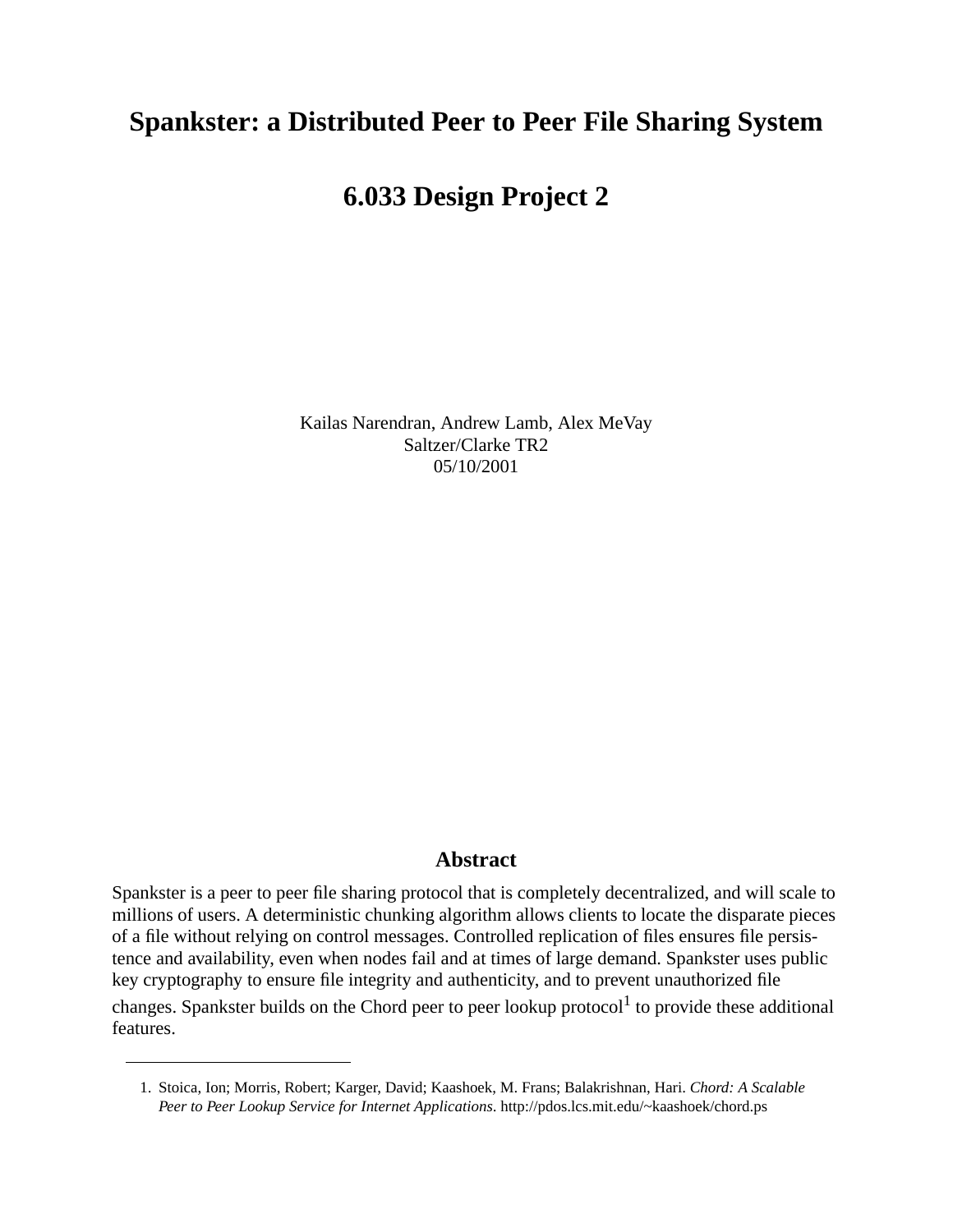## **Introduction**

## **Overview**

Spankster is a protocol for a peer to peer distributed file system. It allows any user to publish a file, and any other user to retrieve the file without relying on any central authority. Files only persist for a finite amount of time before they are purged from the system, unless the publisher notifies the system regularly that the file should be maintained. Clients may enter and leave the system at their convenience and can control the amount of their local network and storage resources that they contribute to the system. Publishers are uniquely identified with a public/private key pair. All files are signed with the private key and named using the public key of the publisher to authenticate their source. Only someone with the private key corresponding to the public key on a file can insert that file and renew its time to live.

## **Goals**

- The primary goal of the Spankster system is to provide a file sharing service, similar to Napster<sup>1</sup>, except that there are no central servers, and therefore no central points of control or failure.
- When a user retrieves a file from the Spankster system, the user should be sure that the file returned is the same file that was inserted by the publisher.
- When the demand for a file grows, the system should be able to dynamically adapt to deliver the maximum possible performance.
- Spankster tries to make a reliable storage system out of unreliable and untrusted nodes. Spankster should be able to continue to serve files indefinitely if nodes fail sequentially with a reasonable amount of time separating failures. If 5% of the Spankster nodes failed simultaneously (a power failure hits California, for instance), there should be only a one in a million chance that any particular file is lost.
- The system should scale to millions of users.

## **Assumptions**

The primary goal of Spankster is to allow peer-to-peer file sharing without any centralized control. In order to accomplish this goal, Spankster becomes vulnerable to some forms of attack which are easily avoided using a centralized system.

A malicious user might launch a denial of service (DOS) attack by flooding the Spankster network with useless files. Preventing malicious flooding requires either restrictive per-user limits or an authority to decide which files are "good" and which files are "bad." Both of these preventative strategies go against the goal of providing a user-driven, decentralized system. Another strategy to keep trash out of the system is to give individual users the ability to not participate in storing files

<sup>1.</sup> http://www.napster.com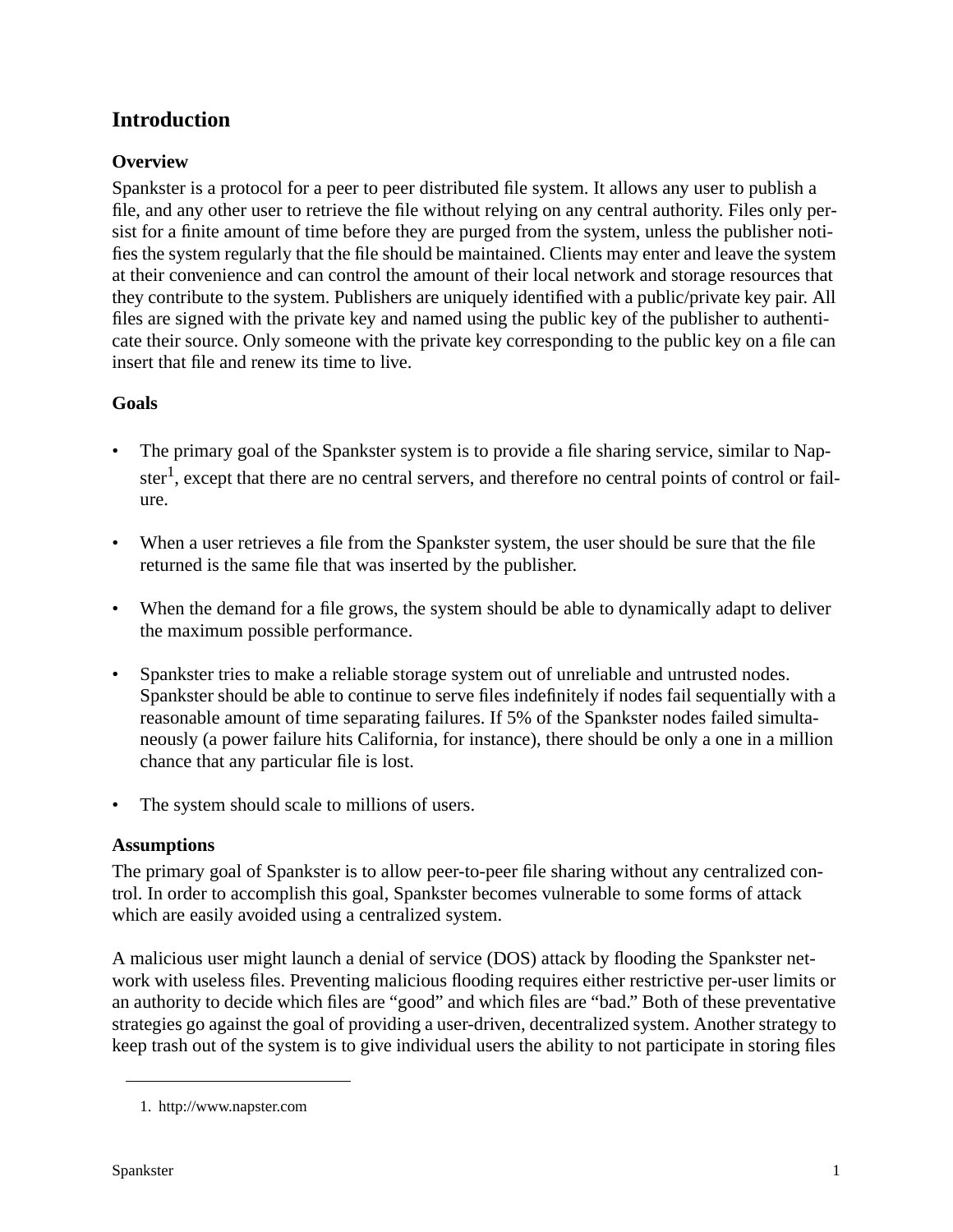they deem "trash." However, because of Spankster's reliability, most users would have to cooperate to remove any particular file from Spankster, and that cooperation would need to be coordinated from central location.

Spankster is primarily a protocol, not a program, and DOS attacks can also be initiated at lower levels within the protocol stack (such as TCP/IP). It is not feasible or advisable to try to prevent low level DOS attacks within Spankster or with most other end-to-end protocols.

Thus, the key assumption of Spankster is that the users cooperate. Cooperation is implicit even in the base Chord protocol, since the probability any one user stores his own file is virtually zero. In any system based on Chord, a user does not help the availability or persistence of his own files by joining the network, so any offer of services to the Spankster network is a purely philanthropic act.

## **Security and Naming of Documents**

Spankster uses file naming for several tasks including authentication and garbage collection. In addition to the descriptive name of the file (dp2.txt, for example), a Spankster filename contains the public key of the author and the size of the file. The Spankster client uses the file size to locate particular chunks of a file that Spankster may have fragmented during an insert operation (Spankster locates files using a deterministic algorithm, described later). Spankster authenticates files using public-key cryptography. Every chunk of every file is signed with the author's private key. Thus, a client that receives a file may check that the file indeed matches the name he was searching for by checking that the file contents verify with the key in the filename. With this system working correctly, the user must only trust that his rendezvous with the author to receive the filename was authentic.

**Figure 1: Spankster filenames**

|                             | filename K Public, Publisher : filesize |                                             |
|-----------------------------|-----------------------------------------|---------------------------------------------|
| human readable<br>file name | Public key<br>of the<br>Publisher       | size of the file<br>(for chunking purposes) |

Spankster filenames are long, ugly creatures, and are best hidden in a layer invisible to the user. The envisioned Spankster interface is web-like, and Spankster names are embedded in web-like links. We assume that users will hear about files much the same way most people hear about webpages, by someone else sending them the link, or through some type of search engine. The parts of a Spankster filename are shown in Figure 1.

## **Deterministic File Chunking and Replication**

## **Purpose**

Breaking a file into multiple chunks and then distributing each chunk among multiple hosts allows Spankster to provide high availability and high performance. Splitting files into chunks (chunking), by itself will increase availability while also increasing the likelihood of file loss. To provide high reliability, Spankster replicates each of chunk among multiple hosts and is thus able to achieve high fault tolerance. To increase performance, clients can request multiple chunks of a file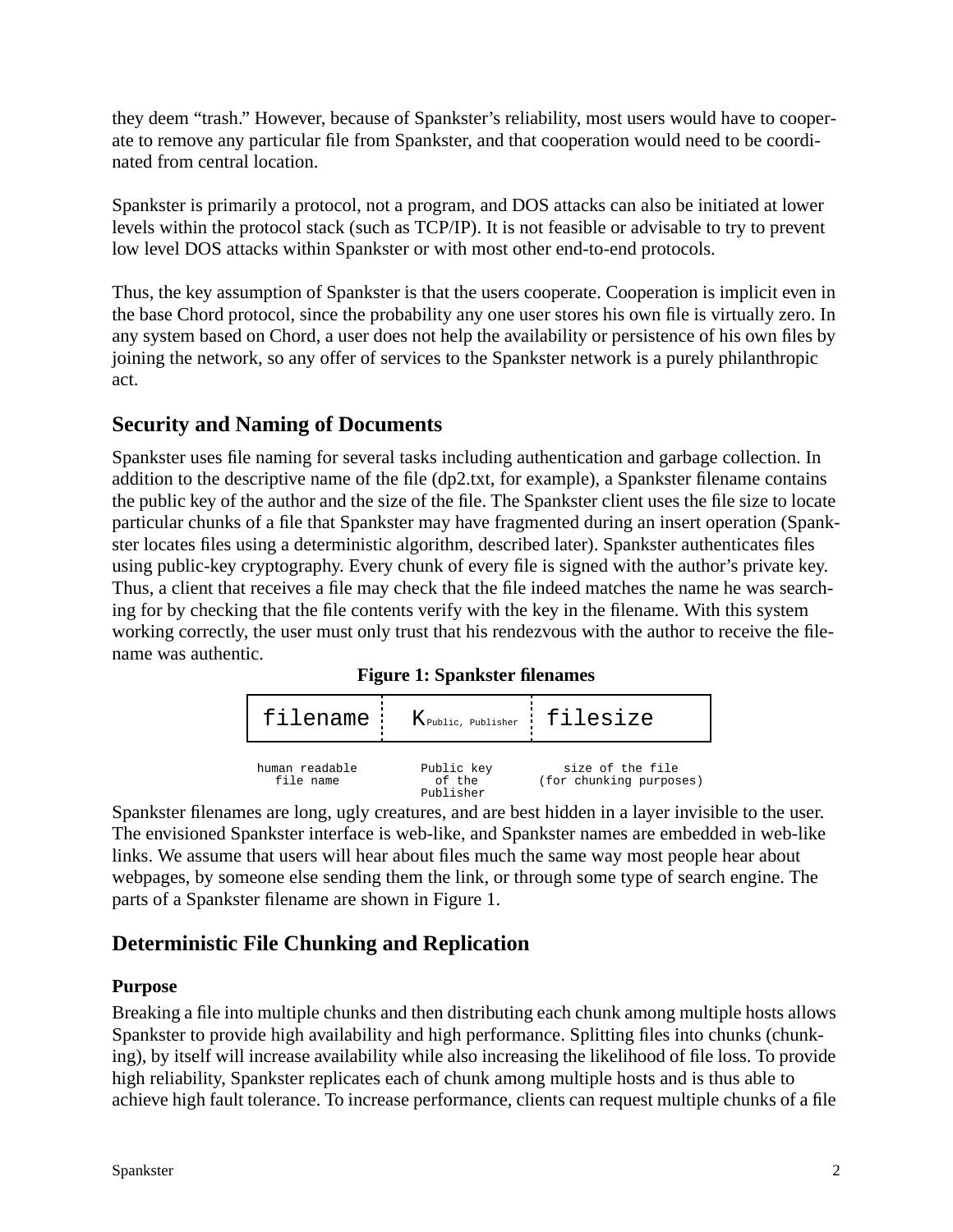at once. The client could therefore (in theory) receive the file's constituent data chunks at the same time, at his own available bandwidth, even if the chunks are stored on computer with slower connections.

#### **Overview**



**Figure 2: Spankster chunk names and contents**

Each file inserted into the Spankster System is broken up into small, N KB chunks. R replicas of the chunks are created. Spankster names each chunk according to an established, deterministic scheme based on the main Spankster filename. The computed chunk name is then hashed to determine an associated Chord ID. The publisher signs {filename, chunk number, chunk contents} with his private key, and the signature is included with each chunk. By simply knowing the name of a Spankster file, the names of the file's constituent chunks can be recreated, and thus the Chord IDs of the chunks can be determined.

Spankster names file chunks by appending "file coordinates" to the original Spankster name for the file. File coordinates consist of the sequential number of the chunk within the file, and the "server coodinates" of that chunk. Server coordinates are a string of numbers between 0 and (R-1), which are used to make chunk names unique, and thus stored on different servers according to the Chord protocol. The following sections describe the generation and use of file coordinates in more detail. The Chord ID for the chunk is computed by hashing the chunk's new name with SHA-1. Figure 2 shows how a chunk name is constructed, and shows a generic chunk name, Figure 3 shows an example chunk name.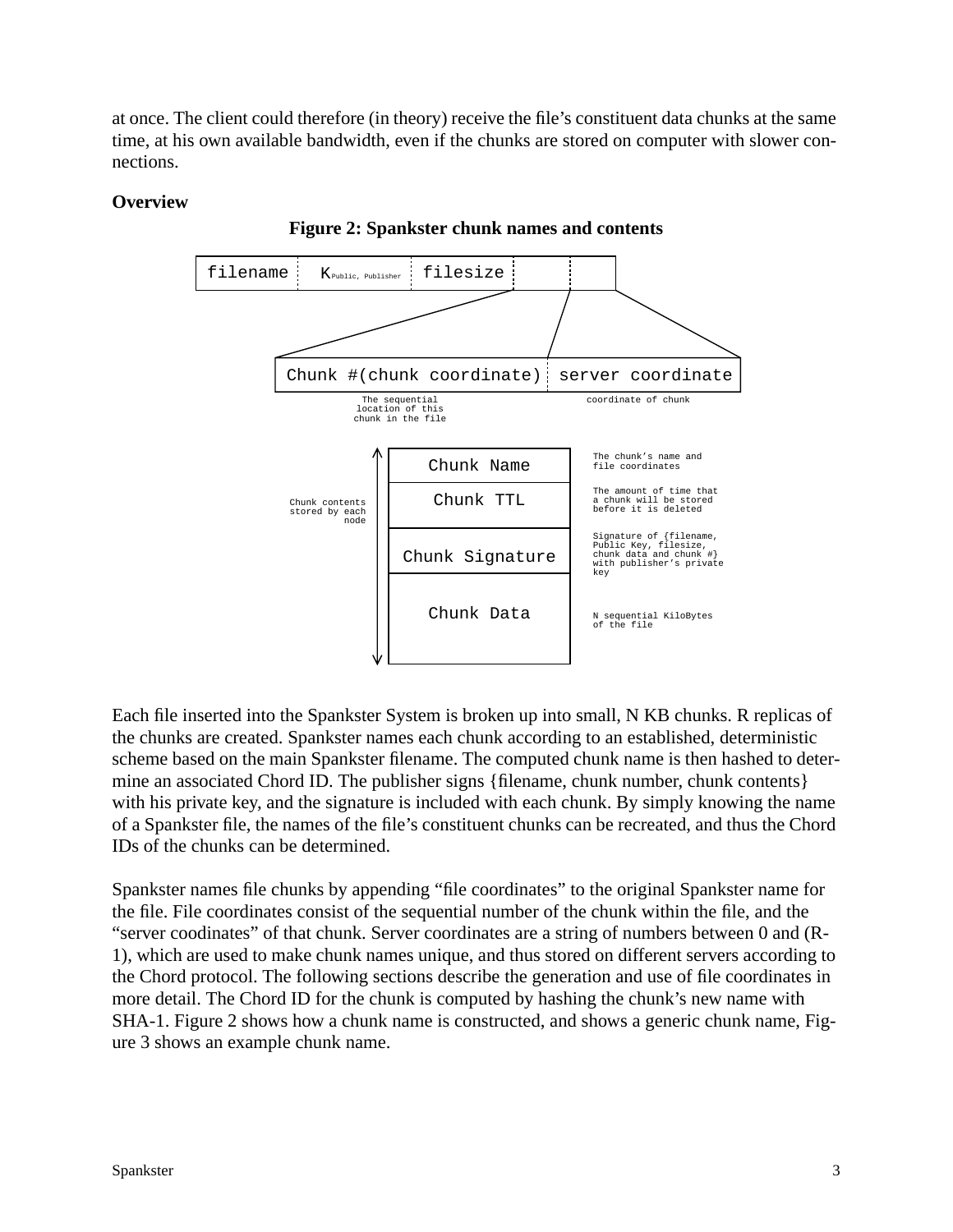#### **Figure 3: Example chunk name**



#### **Choosing N and R for fault tolerance and download performance**

The calculations below suggest that choosing the values  $N = 100$  KB and  $R = 6$  is reasonable for the Internet of today.

Both N, the size of eah file chunk, and R, the number of replicas of each chunk, critically affect the performance of the Spankster system. The optimum values for each parameter depend on Spankster's environment and design requirements.

Most files are unusable if a random 100 KB is missing from them. It is therefore assumed that a file in the Spankster system is totally lost whenever a single chunk is lost. The fewer chunks (larger N) a file is split into the lower the probability of losing a file. However, greater the number of chunks (smaller N) a file is split into, the more evenly the load for retrieving the file is spread over all of the Spankster nodes. By choosing a value for N, performance and reliability can be traded off agianst each other.

R is the number of times that a particular chunk is replicated. The greater R is, the less the effect of random lost nodes (because R nodes must fail simultaneously for a chunk to be lost) but the greater the storage resources that are demanded of clients (by a factor of R over the initial file). The Spankster goals provide a starting point for choosing N and R. Spankster's reliability goal is to be able to lose a random 5% of its nodes, and not lose any files, and a file is considered lost if any one of its chunks is lost.

If a fraction L of the nodes are lost, the probability that any chunk is lost is  $L^R$ . The probability that all chunks survive is

$$
(1 - LR) \frac{{\binom{S}{N}}}{P} = P(allChunksSurvive)
$$

where S is the size of the file, so that S/N is the number of chunks a file is broken into. As expected, the smaller N is, the greater the probability of failure, and the greater R is, the lower the probability of failure. Since N directly affects the download speed of the system and disk space on personal computers is growing rapidly, N is chosen for good download performance, and the above equation constrains R.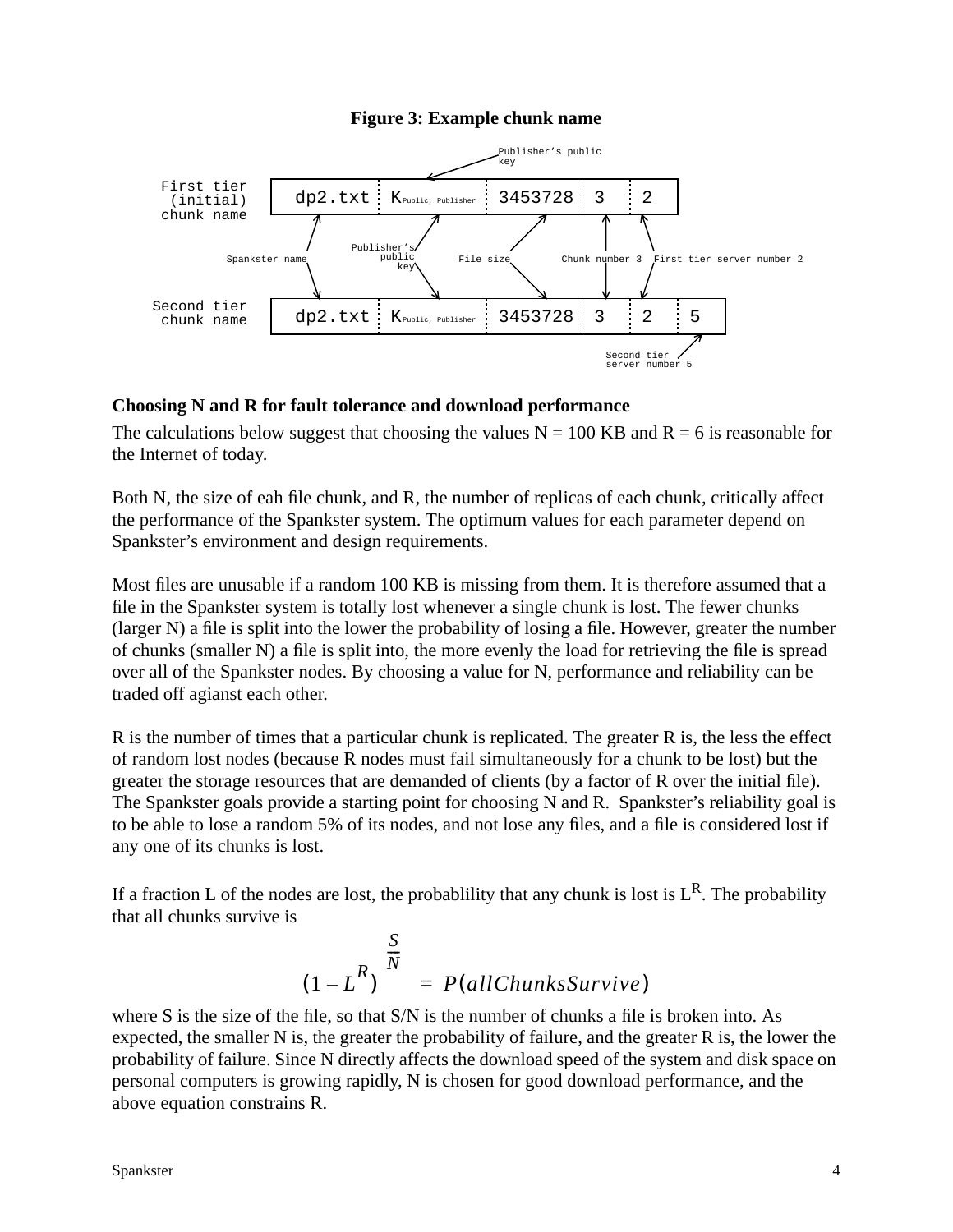100 KB was chosen for a value of N because it is an easily digestible size for most computers connected to the internet today. At present, we assume that the slowest possible computer in the Spankster system is a home user connected over a 56.6 Kbit/sec modem. At this rate, allowing for packed headers and noisy transmission lines and assuming full use of bandwidth, it would take around 20-30 seconds (14.13 seconds if at full speed; 30 seconds might be a more reasonable estimate) for any particular chunk to be transmitted. As broadband connections (eg cable modems and DSL lines) continue to proliferate, the time to transmit a 100 KB file will continue to decrease. Using a broadband connection, the transmittion time is on the order of 1 second.

Since a client can request a file's chunks simultaniously from multiple different Spankster hosts, a hypothetical client with unlimited bandwidth could download a file of any size in about 30 seconds or less. To determine R, we need an estimate for a typical filesize. If the popularity of Napster is any indication, much of the traffic on Spankster will consist of MP3 music files, which have a typical file size of about 5 MB. By setting  $N = 100$ , S=5,000,000 and and P(fileLost)=1-P(all chunks survive) =  $1/1,000,000 = 0.000001$  R is constrained to be at least 5.15, so R should be set to 6 to achieve Spankster's reliability goal. Even this is conservative, because Spankster clients will make intersession disk storage possible (described in the section about joining the network below), which will prevent most crashes from causing a node to permanently lose any data.

## **Protocol support of Replication and Chunking, and Load Sharing**

## **File coordinates**

Spankster manages file replication and chunking by appending the file coordinates (the chunk number and server coordinates) of each chunk to the end of the original Spankster filename, and inserting the chunk into the system under the new name. This allows Spankster to locate the chunk replicas on different servers (since the hash to Chord IDs is consistent, and spreads the storage load evenly), at locations that can be determined with only the main Spankster name. For the example shown in Figure 4, chunk 8 of file "foo" might be found at foo.8.1,or perhaps at foo.8.4.3.5. The first number after the filename indicates the chunk number, and the successive numbers indicate the host serving the file. When a file is inserted into Spankster, each chunk is inserted R times, where R is the replication number. Chunk foo.8, for example, would be inserted as foo.8.0, foo.8.1, ..., foo.8.(R-1) The first server coordinate is always present and accomplishes replication for fault tolerance. Additional coordinates add additional replication for load balancing, as the next section illustrates.

## **File coordinates and high network traffic**

If any of the Spankster nodes serving files becomes overloaded with traffic, the overloaded node makes extra copies of that chunk available, and then implicitly redirects requests to the new copies. A server hosting foo.8.3, for example, it would reinsert the file another R times at new locations foo.8.3.0, foo.8.3.1, ..., foo.8.3.(R-1), and begin redirecting all traffic to this addtional "tier" of new copies. If any of the nodes at which the copies were inserted themselves become overloaded, the overloaded node would add an additional field to the name, and reinsert the copies in the same manner, with filenames such as foo.8.3.5.1. This process can continue indefinitely until all the network traffic is handled. These names logically suggest a tree, but that analogy is misleading. Since the leaf addresses are deterministic, it is not necessary to traverse any branch nodes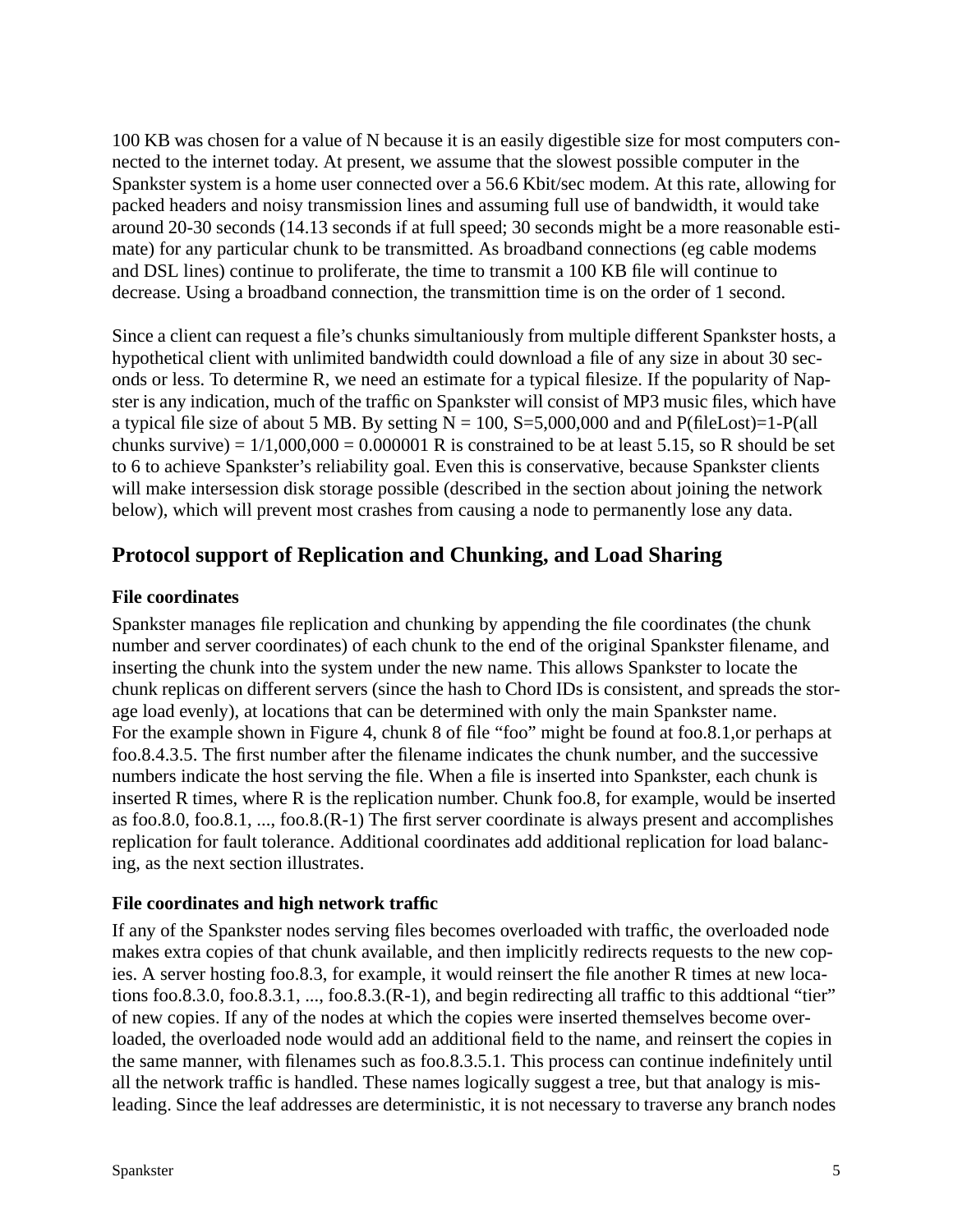to get to a leaf. Indeed, when a node wishes to redirect a client node to another tier of copies, it has to reply only with a "No" message (the implicit redirect packet), and the client will automatically know where to look for the additonal copies of the chunk, simply by appending a new field to the previous file coordinate.



**Figure 4: How publishers and clients locate chunks**

File coordinates have two main advantages. First, implicit redirect packets are very short, helping an already overloaded node. Second, even if a leaf does not reply, the requesting client can still determine where to locate chunks at lower tier nodes.

#### **Retrieving documents**

Consider the following example of executing the command, get ("foo"): To retrieve chunk foo.8, (one of the steps in the command) the originating computer picks a random number between 0 and R-1, say 4, and requests that copy, foo.8.4 from the IP address returned by handing Chord the hashed version of foo.8.4. If the initial request times out, the client picks a different number at random, and requests that chunk copy number(for example foo.8.2).

The client will continue requesting the same chunk with different coodinates until one of four things happens. First, the get might succeed, and the client retrieves the desired chunk. Second, the client receives an explicit redirect. Third, the client receives an implicit redirect packet (a "No"). Fourth, the client does not receive a reply from any of the possible hosts.

In the second case, the client searches at the address specified by the explicit redirect. This would be necessary if the original host had insufficient storage space for the chunk.

In the third case, the client chooses another number at random, appends it to the current server coordinate of the host who sent the "No" and starts looking for the chunk on the next "tier" in the same manner as the original search. $<sup>1</sup>$ </sup>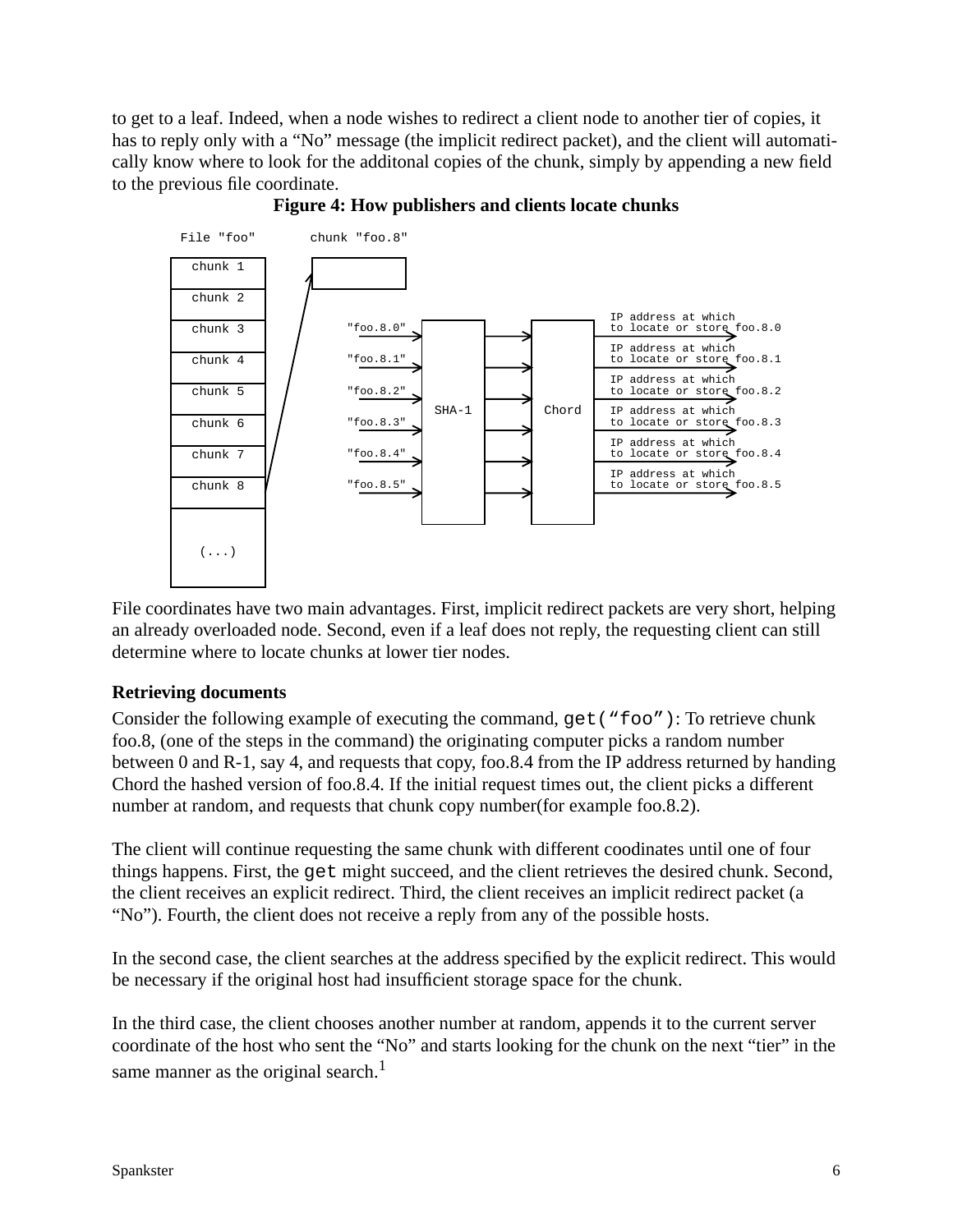The fourth outcome, no replies, is not as bad as it seems. It means either the file is not present, or all nodes hosting the first tier of the file are receiving too much traffic even to send enough implicit redirects. The client will assume the latter, and that the nodes have reinserted the file on lower tiers. The client will now by default search for the chunk at locations in the one tier down, foo.8.X1.X2, where X1 and X2 are random numbers between 0 and R-1. If the file is not found, this search will continue on lower tiers (to foo.6.X1.X2.X3.X4..., etc.) until the client finds the file or decides to give up, either by exceeding a maximum search depth, or a maximum search time specified by the user.

If the any file chunk is not found, the get command returns an error. Otherwise, all of the file data is extracted and reassembled from the chunks. During this process, the private key signature of each chunk is verified using the public key in the filename, thus ensuring that the file is authentic. If a chunk does not verify, the client requests a new copy of the chunk from a different location.

## **Traffic Loading Analysis**

#### **Replication to meet changing demand**

The get protocol above functions efficiently even with low-bandwidth hosts. Since the traffic on each tier is only about 1/R times what the traffic would have been on the redirecting node, popular files may be replicated to reduce the data loading at all nodes to an acceptable level with only a small number (logarithmically growing) of redirects. The limiting factor in download performance is not data loading but sending implicit redirects.

#### **Justification**

Some estimates will support the claim that the get protocol works with slow hosts: We assume that since this is a file-sharing system, users will only download any file once. Also, we assume that a file will be popular over the course of a week (smaller times here are conservative in the following calculations), as news of the file spreads. Assume, conservatively, that an implicit redirect packet (the "No" message) is 1000 bits, including all headers and transmission overhead. In the worst case, all 6 nodes on the first tier are connected by 56.6kbit/sec modems for the whole duration of the analysis, and traffic is so high that they send only implicit redirects. We assume now that traffic from other files in negligible and that the request load is constant. Each second, R\*56.6k/1000=339 file requests can be processed. Over the course of a week, this is 200 million file requests. Some of the assumptions above are not so conservative (constant load, each user downloads a file once), but even so, these calculations show that even in the worst case, the system is still capable of serving millions of users in a reasonable scenario.

<sup>1.</sup> There is another possible way to proceed after receiving an implicit redirect. Instead of searching the next tier of hosts (of the form foo.6.X.X), a client could keep trying the other nodes on the first tier (of the form foo.6.X). However, if requests load balance evenly across all nodes on a tier, as they should, nodes on a lower tier should be receiving only 1/R as much traffic as their parents, and hence are a better place to look for the desired file chunk.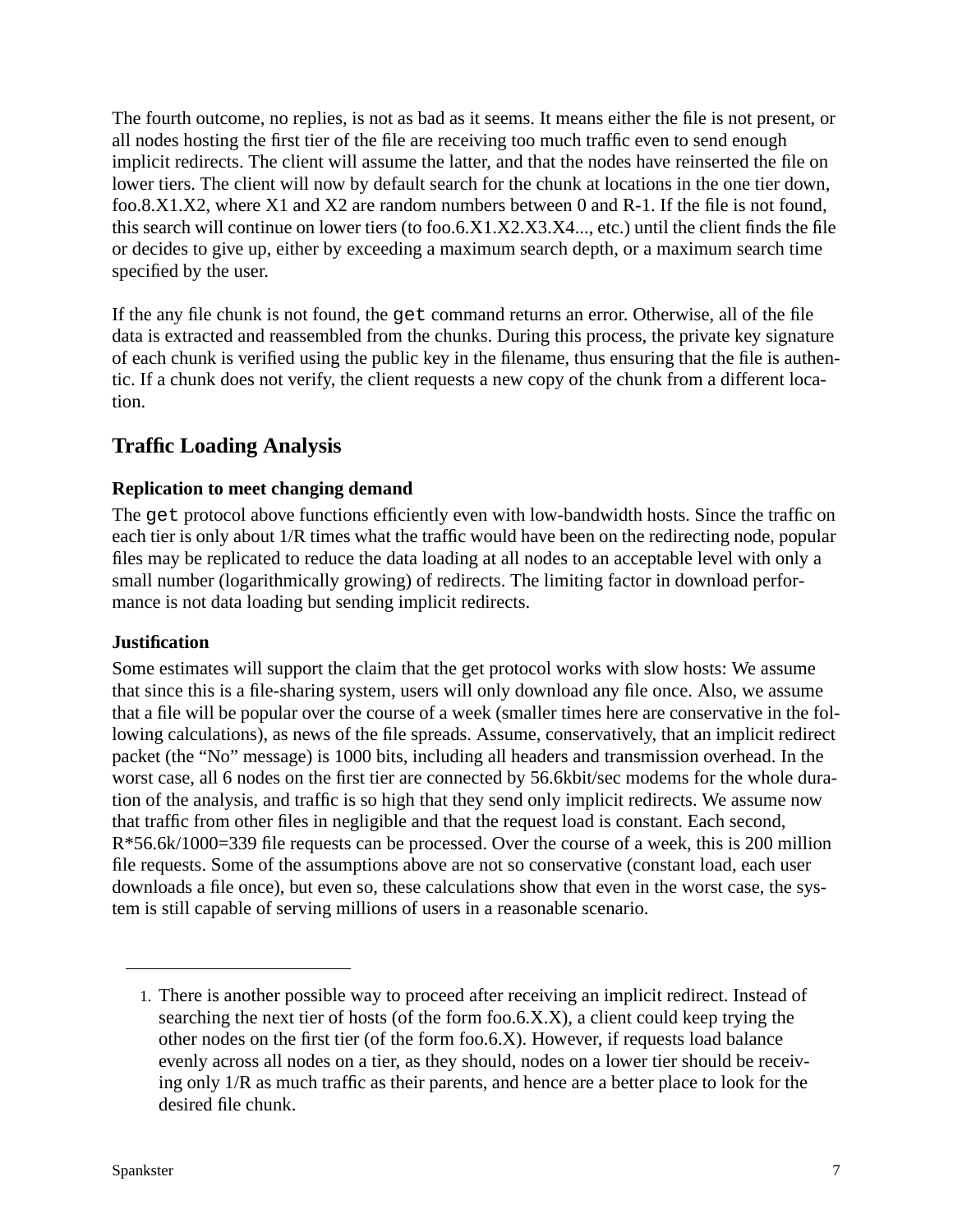## **Inserting files**

## **Insertion**

The publisher of a file is solely responsible for insertion and deletion of her files from Spankster. Chunking is done by the client software of the publisher according to the Spankster protocol, so all Spankster nodes store chunks rather than whole files. The publisher's Spankster client determines the IP address of the host that should store any particular chunk (that chunk's storage host) by performing a Chord lookup on the hashed chunk name as described above. The publisher's client then sends a timestamped "Insert" message, signed with the author's private key along with the chunk contents to the chunk storage host. The receiving host can use the signature on the "Insert" packet and the public key in the chunk name to verify that the author is submitting this file. If validation fails, an "Error" is returned to the publisher and the chunk is discarded.

| Packet Type                | Description                                                               | Data                                                     |
|----------------------------|---------------------------------------------------------------------------|----------------------------------------------------------|
| <b>AddChunk</b>            | Receiving node stores the chunk                                           | Chunk Name, Chunk Data, Chunk<br>Signature, Time To Live |
| GetChunk                   | Request for a particular chunk                                            | <b>Chunk Name, Return Address</b>                        |
| Receive-<br>Chunk          | Response containing a requested chunk                                     | Chunk Name, Chunk Data, Chunk<br>Signature               |
| No (implicit)<br>redirect) | Used to implicitly redirect traffic to next<br>tier of nodes              | (None)                                                   |
| Explicit<br>Redirect       | Used to explicitly refer a GetChunk<br>request to another Spankster host. | <b>Chunk Name, New Server Address</b>                    |
| KeepAlive                  | Resets the TTL timer for the specified<br>Chunk                           | Chunk Name, timestamp, signa-<br>ture                    |

#### **Table 1: Packet types**

## **Time to live**

Each chunk name contains a time to live (TTL). When a host receives a file, it is time-stamped locally and should be deleted after the specified time. It is the responsibility of the publisher to issue a "KeepAlive" message to all nodes containing chunks of his file. If the individual that inserted a particular file deems it unnecessary or obsolete, there is no need to keep the file around, so chunks with expired TTLs are deleted.

To ensure that infinite TTLs are not set by lazy authors, the maximum time to live allowed by Spankster is four months. The average software programmer writes about  $10<sup>1</sup>$  bug free lines of code per day. A "large program" is defined as having more than 50,000 lines of code. We will assume that most software on our network is on average about 25,000 lines of code and the average size of a medium size team is 10 programmers<sup>2</sup>. If they were to rewrite half of the software

<sup>1.</sup> http://www.vni.com/books/press/sales\_CNL00.html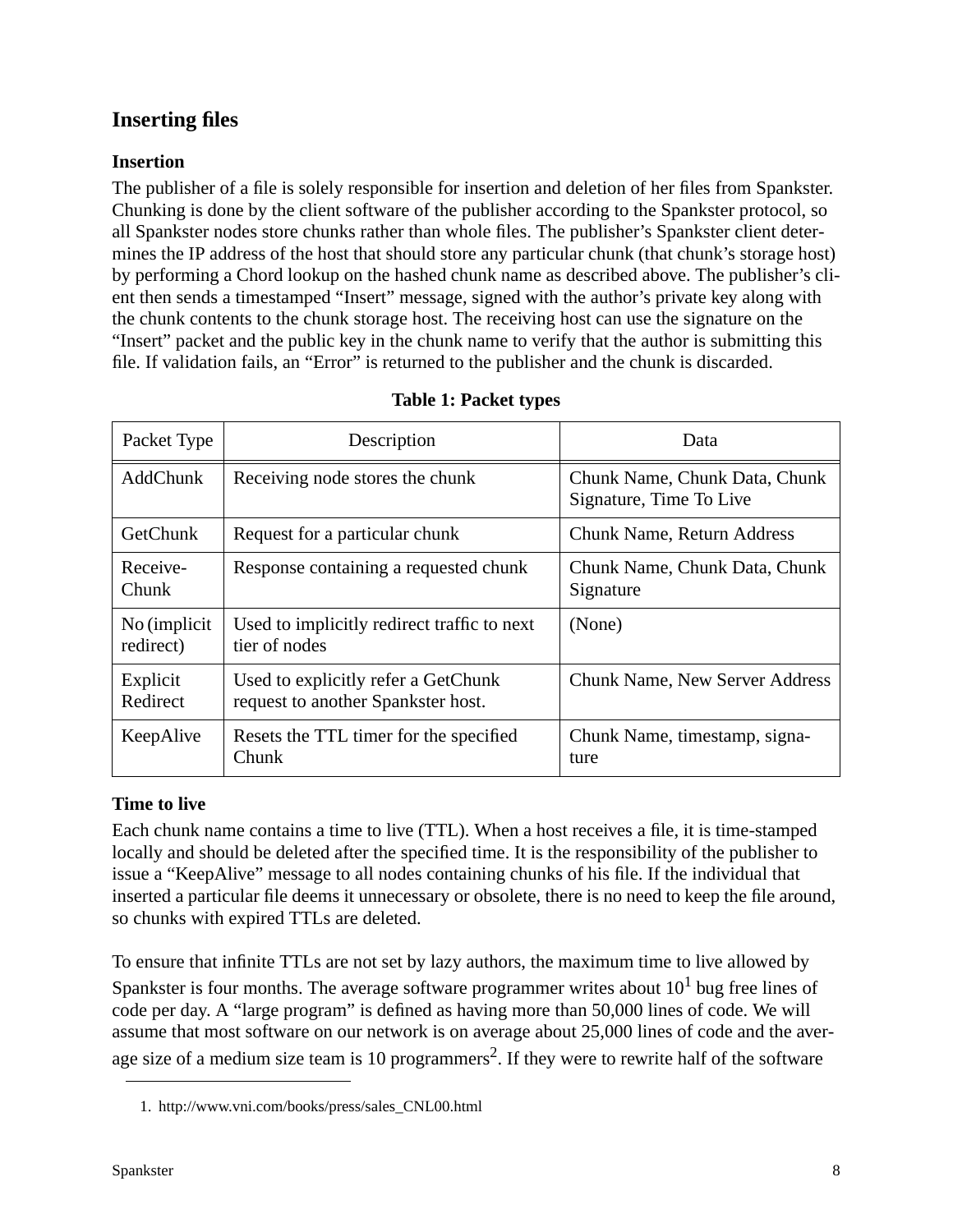between releases, the time period between releases would be about 125 days. This time period is a very rough prediction of system usage.

When chunk of a popular file is copied to the next "tier" of Spankster nodes, the maximum TTL at the next "tier" is only 48 hours. After 48 hours, if the redirecting node is still hosed it must send KeepAlive messages to the next "tier." The time limit of 48 hours gives users around the world sufficient time to get a file the day it is released.

Because each chunk has a time to live which it is the publisher's responsibility to update, Spankster does not provide an explicit delete operation. To delete a file, the publisher merely lets the TTL expire.

## **File updates**

To preserve file consistency, Spankster does not allow file updates. Keeping all of a file's chunks consistent throughout an update operation is very hard. The publisher would have to invalidate all chunks, ensure that they all were invalidated, and then update them. With unreliable nodes that can effectively enter and leave the system randomly, it is not clear that this process for updating file contents would work in all cases. Since Spankster users get filenames from a rendezvous with the publisher anyways(eg a web page), to update a file's contents the publisher simply inserts the file into Spankster under a different name and changes the pointer he gives out to people looking for his file.

## **Entering and Leaving the Network**

#### **A node joins the system**

When a node joins the network, it must alert other nodes of its presence and take over its share of files. Spankster calls the join() function of the Chord system, which updates and propagates the necessary Chord address information througout the Chord system. The new Spankster node then contacts its own Chord successor, and by comparing Chord IDs, determines which chunks it should take over from its successor.

The next step depends on the user settings of the Spankster program. In Spankster, the user is able to determine how much disk space to allow Spankster to use, and also whether that disk space is made available again after the program closes. If the user has chosen to allow Spankster to store files on the disk between sessions, there is a good probability that many of the files that the new node has been alotted from its successor are already on its disk. This locality occurs because chunk and host IDs do not change, and thus chunk to host assignments do not change often.

The recently joined node compares its files cached on disk with those it has been assigned to host, and receives any new files. This disk caching significantly saves transfer overhead when nodes join and leave the system. If the user has not allowed Spankster any intersession disk space, all of the relevant chunks must be transferred to the new node from its successor. The disk cache is managed by an ordinary chaching policy, such as LRU (replacement of the Least Recently Used file).

<sup>2.</sup> http://www.hpl.hp.com/techreports/91/HPL-91-170.html